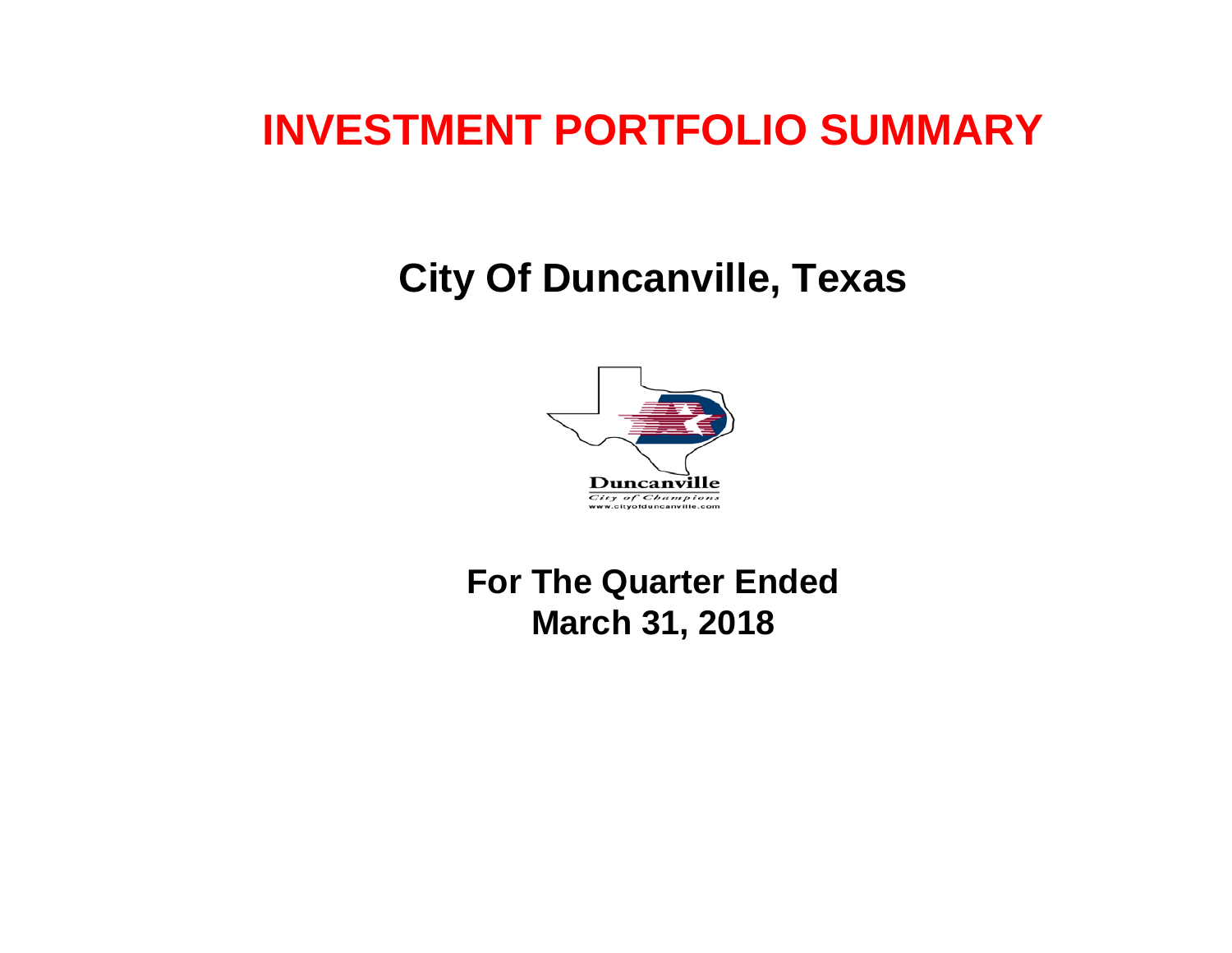

## City Of Duncanville

**Investment Officers Certification**

City Of Duncanville , Texas Investment Portfolio SummaryActivity For The Quarter Ended March 31, 2018

This report is prepared in accordance with chapter 2256 of the Texas Public Funds Investment Act ("PFIA").Section 2256.023(a) of the PFIA states that:"Not less than quarterly ,the investment officer shall prepare and submit to the governing body of the entity a written report of the investment transactions for all funds covered by this chapter for the preceding reporting period" This report is signed by the City Of Duncanville Investment officers and includes the disclosures required by the PFIA.

The investment portfolio complies with the PFIA and the City of Duncanville's approved investment policy and strategy throughout the period. All investment transactions made in the portfolio during this period were in full compliance with the PFIA and approved Investment policy.

**Officers Names and titles:**

**Kevin Hugman Richard Summerlin, CPA, CGFO City Manager Finance Director City Manager Finance Director** 

**Paul Frederiksen Tia Pettis, CGFO Assistant City Manager Assistant Finance Director Assistant Finance Director Assistant Finance Director**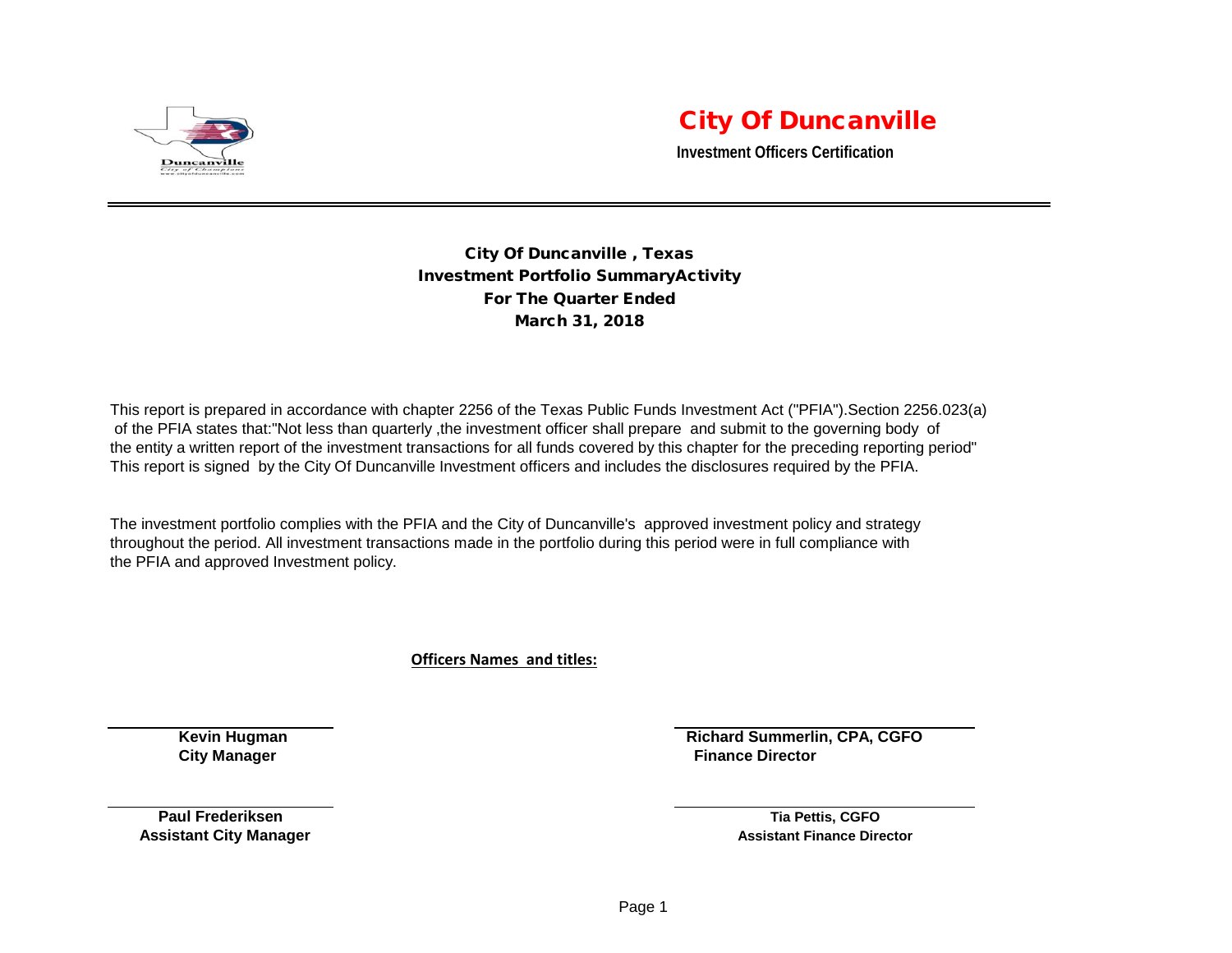

### City Of Duncanville

**Executive Summary Investment Portfolio For the Quarter Ended March 31, 2018**

| <b>Account Summary</b> |                              |                   |                     |
|------------------------|------------------------------|-------------------|---------------------|
|                        |                              | <b>Book Value</b> | <b>Market Value</b> |
|                        | Investments at 12/31/2017    | \$28,368,854      | \$28,368,854        |
|                        | <b>Investment Purchases</b>  | 7,311,387         | 7,311,387           |
|                        | <b>Investment Maturities</b> | 1,000,000         | 1,000,000           |
|                        | Investments at 03/31/2018    | \$34,680,241      | \$34,680,241        |
|                        |                              |                   |                     |

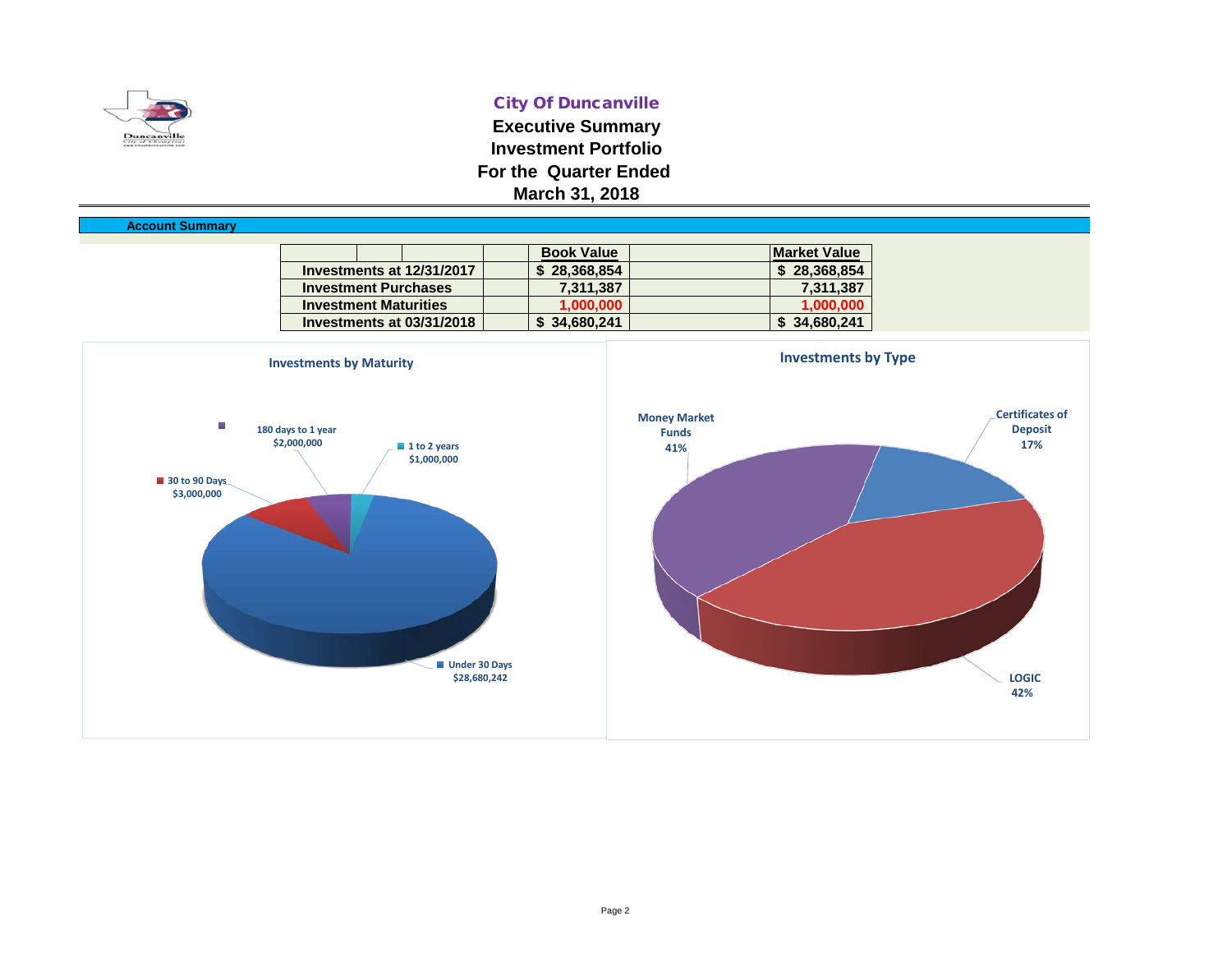#### **City of Duncanville Benchmark Comparison Yield Summary For The Quarter Ended March 31, 2018**

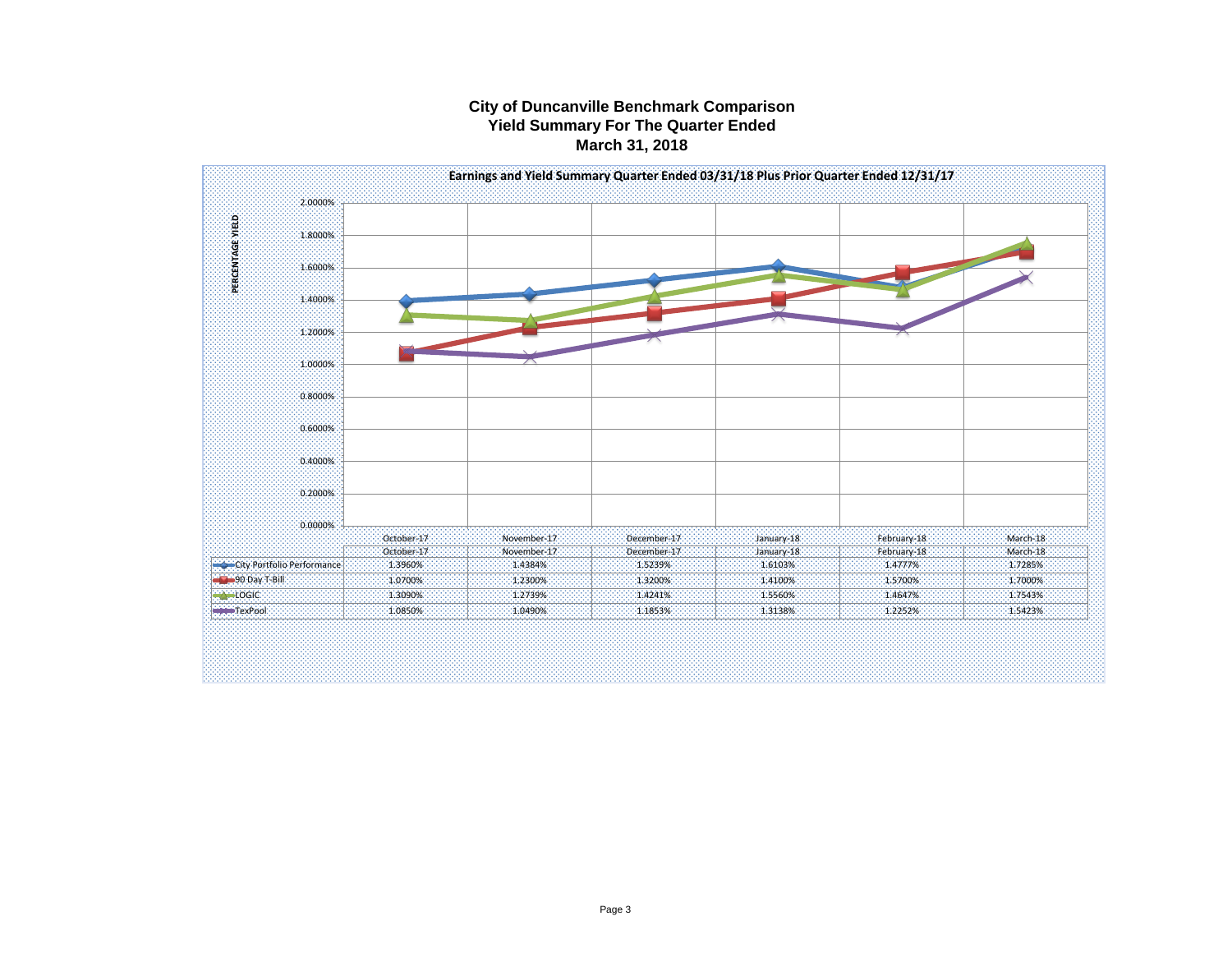## **City of Duncanville**

## **Investment Portfolio Summary**

## **March 31, 2018 For Quarter Ending**

| Purchase  | Maturity  | CD     | Security             | Par             |        |        |          | Purchase      | <b>Book</b>     | Gain /                   | Current     |
|-----------|-----------|--------|----------------------|-----------------|--------|--------|----------|---------------|-----------------|--------------------------|-------------|
| Date      | Date      | Number | Type                 | Value           | Coupon | Price  | Yield    | Principal     | Value           | (loss)                   | $D - T - M$ |
| 31-Mar-18 | 31-Mar-18 |        | Open ILOGIC          | \$14,481,883.09 | 1.59%  | 100.00 | 1.59% \$ | 14,481,883.09 | \$14,481,883.09 | $\overline{\phantom{a}}$ |             |
| 30-Sep-15 | 31-Mar-18 | Open   | Southside MM         | 4,092,110.85    | 1.49%  | 100.00 | 1.49%    | 4,092,110.85  | 4,092,110.85    | -                        |             |
| 30-Jun-17 | 31-Mar-18 | Open   | NEX Bank MM          | 10,101,418.16   | 1.72%  | 100.00 | 1.72%    | 10,101,418.16 | 10,101,418.16   | -                        |             |
| 31-Mar-18 | 31-Mar-18 | Open I | <b>TEXPOOL</b>       | 4,829.62        | 1.36%  | 100.00 | 1.36%    | 4,829.62      | 4,829.62        | $\overline{\phantom{a}}$ |             |
| 06-Oct-17 | 06-Jan-19 |        | 27836 Third Coast CD | 2,000,000.00    | 1.58%  | 100.00 | 1.58%    | 2,000,000.00  | 2,000,000.00    |                          | 281         |
| 23-Jun-17 | 22-Jun-18 |        | 12188 Tex Sec CD     | 3,000,000.00    | 1.45%  | 100.00 | 1.45%    | 3,000,000.00  | 3,000,000.00    |                          | 83          |
| 06-Jul-17 | 06-Jul-19 |        | 12071 Tex Sec CD     | 0.000.000.00    | 1.69%  | 100.00 | 1.69%    | 1,000,000.00  | 1,000,000.00    | $\overline{\phantom{a}}$ | 462         |
| TOTALS    |           |        |                      | \$34,680,241.72 |        |        |          | 34,680,241.72 | \$34,680,241.72 | $\overline{\phantom{a}}$ |             |
|           |           |        |                      |                 |        |        |          |               |                 |                          |             |

| <b>Distribution by Maturity</b> |    |                 |         |  |  |  |  |  |  |  |  |  |
|---------------------------------|----|-----------------|---------|--|--|--|--|--|--|--|--|--|
|                                 |    | Par<br>Value    | Percent |  |  |  |  |  |  |  |  |  |
|                                 |    |                 |         |  |  |  |  |  |  |  |  |  |
| Under 30 Days                   | \$ | 28,680,242      | 82.70%  |  |  |  |  |  |  |  |  |  |
| 30 to 90 Days                   | \$ | 3,000,000       | 8.65%   |  |  |  |  |  |  |  |  |  |
| 90 to 180 days                  | \$ |                 | 0.00%   |  |  |  |  |  |  |  |  |  |
| 180 days to 1 year              | \$ | 2,000,000       | 5.77%   |  |  |  |  |  |  |  |  |  |
| 1 to 2 years                    | \$ | 1.000.000       | 2.88%   |  |  |  |  |  |  |  |  |  |
| Totals                          |    | \$34,680,241.72 | 100.00% |  |  |  |  |  |  |  |  |  |
|                                 |    |                 |         |  |  |  |  |  |  |  |  |  |

|                    |                            | <b>Distribution by Maturity</b> |          |                           |                                | <b>Distribution by Investment Type</b> |                      |
|--------------------|----------------------------|---------------------------------|----------|---------------------------|--------------------------------|----------------------------------------|----------------------|
|                    |                            | Par<br>Value                    | Percent  |                           |                                | Percent                                | <b>Book</b><br>Value |
| Under 30 Days      | \$                         | 28,680,242                      | 82.70%   |                           | U. S. Treasury Bills / Notes   | $0.00\%$                               | \$                   |
| 30 to 90 Days      | \$                         | 3.000.000                       | 8.65%    |                           | U. S. Agencies & Instrumer     | 0.00%                                  |                      |
| 90 to 180 days     | \$                         |                                 | $0.00\%$ |                           | <b>Certificates of Deposit</b> | 17.30%                                 | 6,000,000.00         |
| 180 days to 1 year | \$                         | 2,000,000                       | 5.77%    |                           | LOGIC                          | 41.76%                                 | 14,481,883.09        |
| 1 to 2 years       | \$                         | 1,000,000                       | 2.88%    |                           | <b>TEXPOOL</b>                 | 0.01%                                  | 4,829.62             |
| Totals             | \$34.680.241.72<br>100.00% |                                 |          | <b>Money Market Funds</b> | 40.93%                         | 14,193,529.01                          |                      |
|                    |                            |                                 |          |                           | Repurchase Agreements          | 0.00%                                  |                      |
|                    |                            |                                 | Totals   | 100.00%                   | 34.680.241.72                  |                                        |                      |

MM Money Market Account<br>CD Certificates of Deposit

Certificates of Deposit

D - T - M Days To Maturity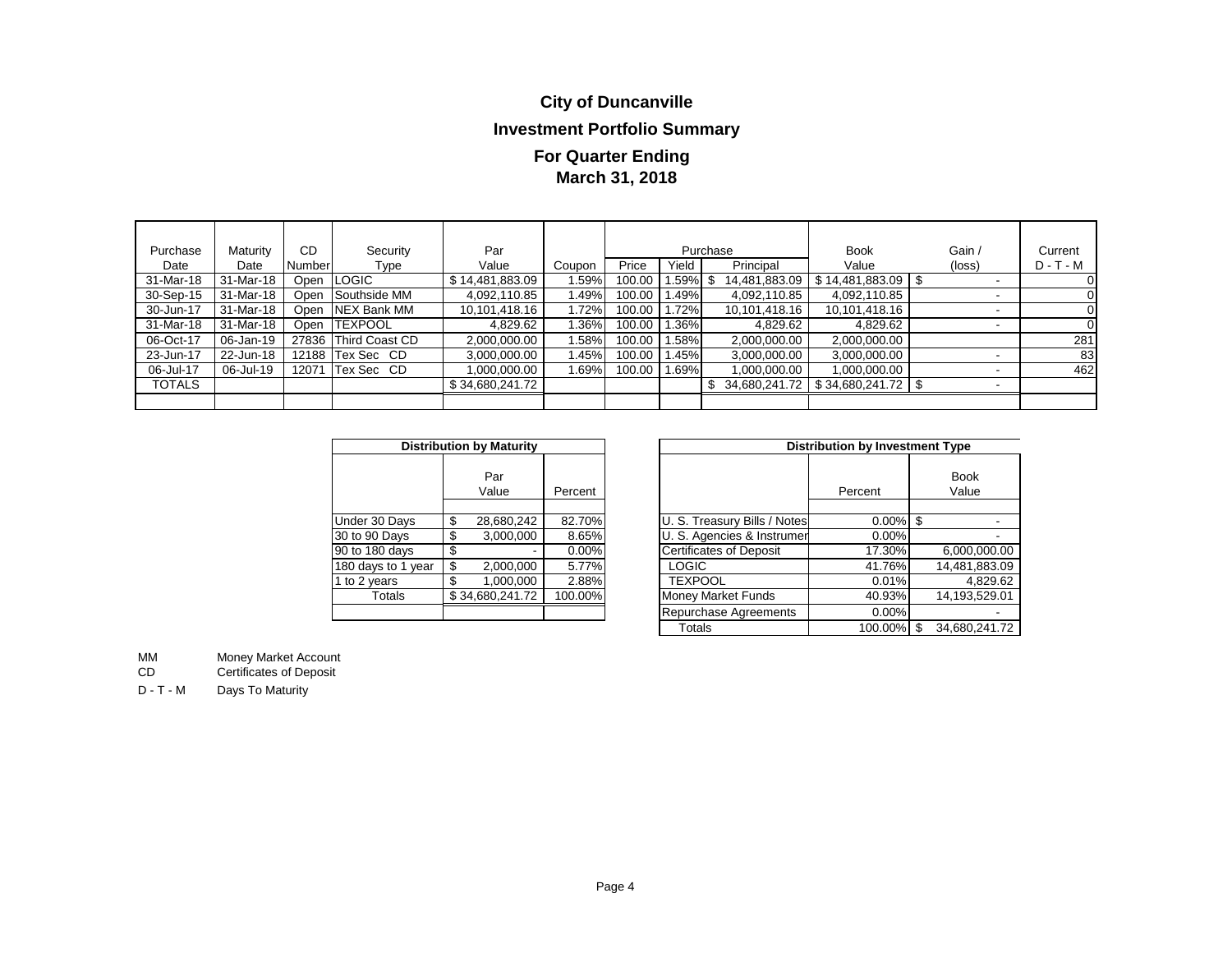### **City of Duncanville Investment Transaction Detail Report For Quarter Ending March 31, 2018**

|                                    | Investment Purchase Transaction Information |                |                          | <b>Investment Maturities Transaction Information</b> |                |                |              |                                    |                  |                     |                |
|------------------------------------|---------------------------------------------|----------------|--------------------------|------------------------------------------------------|----------------|----------------|--------------|------------------------------------|------------------|---------------------|----------------|
|                                    | Fund                                        |                |                          |                                                      |                |                |              |                                    | Fund             |                     |                |
|                                    | No.                                         |                |                          | Transactions                                         |                |                | Total        |                                    | No.              | Transactions        | Total          |
| Date Purchase                      |                                             |                |                          |                                                      |                |                |              | Date Purchase                      |                  |                     |                |
| <b>Date Maturity</b>               |                                             |                |                          |                                                      |                |                |              | Date Maturity                      |                  |                     |                |
| <b>CUSIP Number</b>                |                                             | Open           | Southside                | NEX Bank                                             | Open           |                |              | <b>CUSIP Number</b>                |                  | Open                |                |
| <b>Security Type</b>               |                                             | LOGIC          | Money Market             | <b>Money Market</b>                                  | TexPool        |                |              | <b>Security Type</b>               |                  | <b>LOGIC</b>        |                |
| Par Value                          |                                             |                | 15,274.07                | 43,295.26                                            | \$16.39        | $\mathfrak{S}$ | 7,311,387.34 | Par Value                          |                  | $$1,000,000.00$ \\$ | 1,000,000.00   |
| <b>Book Value</b>                  |                                             | 7.252.801.62   | 15,274.07                | 43,295.26                                            | 16.39          | \$             | 7,311,387.34 | <b>Book Value</b>                  |                  | 1,000,000.00        | 1,000,000.00   |
| <b>Market Value</b>                |                                             | 7,252,801.62   | 15,274.07                | 43,295.26                                            | 16.39          | \$             | 7,311,387.34 | <b>Market Value</b>                |                  | 1,000,000.00        | 1,000,000.00   |
| General                            | 001                                         | 3,523,080.62   | 11,455.55                | 25,999.04                                            | 16.39          | \$             | 3,560,551.60 | General                            | 001              | 600,000.00          | 600,000.00     |
| Utility                            | 002                                         | 609.267.30     | 3,818.52                 | 15,141.03                                            | $\blacksquare$ | \$             | 628,226.85   | Utility                            | 002              | 400,000.00          | 400,000.00     |
| Debt Services                      | 005                                         | 1,003,315.86   |                          |                                                      |                | \$             | 1,003,315.86 | <b>Debt Services</b>               | 005              |                     |                |
| <b>Employee Benefit</b>            | 007                                         | 202.270.03     | $\overline{\phantom{a}}$ |                                                      |                | \$             | 202.270.03   | <b>Employee Benefit</b>            | 007              |                     |                |
| Self Ins.                          | 008                                         | 201,948.51     | $\overline{\phantom{0}}$ |                                                      |                | \$             | 201,948.51   | Self Ins.                          | 008              |                     |                |
| Hotel/Motel Tax                    | 010                                         | 741.19         |                          |                                                      |                | \$             | 741.19       | <b>Hotel/Motel Tax</b>             | 010              |                     | $\sim$         |
| Economic Development               | 012                                         | 703,718.42     | $\overline{\phantom{0}}$ |                                                      |                | \$             | 703,718.42   | <b>Economic Development</b>        | 012              |                     | $\sim$         |
| <b>Grant Fund</b>                  | 013                                         |                |                          |                                                      |                | \$             |              | <b>Grant Fund</b>                  | 013              |                     |                |
| <b>Community Services</b>          | 014                                         | 60.48          |                          |                                                      |                | \$             | 60.48        | <b>Community Services</b>          | 014              |                     | $\sim$         |
| Drainage Fees                      | 015                                         | 100.370.05     | $\overline{\phantom{0}}$ |                                                      |                | -S             | 100.370.05   | Drainage Fees                      | 015              |                     | $\sim$         |
| Capital Replacement                | 016                                         | 802,793.03     | $\overline{\phantom{0}}$ | 2,155.19                                             |                | \$             | 804,948.22   | <b>Capital Replacement</b>         | 016              |                     | $\sim$         |
| <b>Jtility Capital Improvement</b> | 017                                         | 816.47         | $\overline{\phantom{a}}$ |                                                      |                | \$             | 816.47       | <b>Utility Capital Improvement</b> | 017              |                     | $\sim$         |
| Court Technology                   | 018                                         |                | $\blacksquare$           |                                                      |                | \$             |              | Court Technology                   | 018              |                     | $\sim$         |
| Solid Waste                        | 019                                         | 887.51         | $\blacksquare$           |                                                      |                | \$             | 887.51       | Solid Waste                        | 019              |                     | $\blacksquare$ |
| Street                             | 020                                         |                | $\overline{\phantom{a}}$ |                                                      |                | \$             |              | <b>Street</b>                      | 020              |                     | $\sim$         |
| Drainage Const.                    | 023                                         | $\blacksquare$ | $\blacksquare$           |                                                      |                | \$             |              | Drainage Const.                    | 023              |                     | $\sim$         |
| Parks                              | 024                                         | $\blacksquare$ |                          |                                                      |                | \$             |              | Parks                              | 024              |                     |                |
| Capital Improvement                | 025                                         |                | $\overline{\phantom{a}}$ |                                                      |                | \$             |              | Capital Improvement                | $\overline{025}$ |                     |                |
| <b>Traffic Enforcement Program</b> | 031                                         | 1,377.00       | $\overline{\phantom{a}}$ |                                                      |                | \$             | 1,377.00     | <b>Traffic Enforcement Program</b> | 031              |                     |                |
| <b>Court Security</b>              | 225                                         | 101,490.29     | $\blacksquare$           |                                                      |                | \$             | 101,490.29   | <b>Court Security</b>              | 225              |                     |                |
| Juvenile Case Manager              | 230                                         | 664.86         | $\blacksquare$           |                                                      |                |                | 664.86       | Juvenile Case Manager              | 230              |                     |                |
| EDC C.O. CIP                       | 455                                         |                |                          |                                                      |                | \$             |              | EDC C.O. CIP                       | 455              |                     |                |

| <b>Investment Maturities Transaction Information</b> |      |                          |                    |  |  |  |  |  |  |  |  |
|------------------------------------------------------|------|--------------------------|--------------------|--|--|--|--|--|--|--|--|
|                                                      | Fund |                          |                    |  |  |  |  |  |  |  |  |
|                                                      | No.  | Transactions             | Total              |  |  |  |  |  |  |  |  |
| Date Purchase                                        |      |                          |                    |  |  |  |  |  |  |  |  |
| Date Maturity                                        |      |                          |                    |  |  |  |  |  |  |  |  |
| <b>CUSIP Number</b>                                  |      | Open                     |                    |  |  |  |  |  |  |  |  |
| <b>Security Type</b>                                 |      | <b>LOGIC</b>             |                    |  |  |  |  |  |  |  |  |
| Par Value                                            |      | \$<br>1,000,000.00       | \$<br>1,000,000.00 |  |  |  |  |  |  |  |  |
| <b>Book Value</b>                                    |      | 1,000,000.00             | 1,000,000.00       |  |  |  |  |  |  |  |  |
| Market Value                                         |      | 1,000,000.00             | 1,000,000.00       |  |  |  |  |  |  |  |  |
| General                                              | 001  | 600,000.00               | 600,000.00         |  |  |  |  |  |  |  |  |
| Utility                                              | 002  | 400,000.00               | 400,000.00         |  |  |  |  |  |  |  |  |
| <b>Debt Services</b>                                 | 005  |                          |                    |  |  |  |  |  |  |  |  |
| Employee Benefit                                     | 007  |                          |                    |  |  |  |  |  |  |  |  |
| Self Ins.                                            | 008  |                          |                    |  |  |  |  |  |  |  |  |
| Hotel/Motel Tax                                      | 010  |                          |                    |  |  |  |  |  |  |  |  |
| <b>Economic Development</b>                          | 012  |                          |                    |  |  |  |  |  |  |  |  |
| <b>Grant Fund</b>                                    | 013  |                          |                    |  |  |  |  |  |  |  |  |
| <b>Community Services</b>                            | 014  |                          |                    |  |  |  |  |  |  |  |  |
| Drainage Fees                                        | 015  | $\overline{\phantom{0}}$ |                    |  |  |  |  |  |  |  |  |
| Capital Replacement                                  | 016  |                          |                    |  |  |  |  |  |  |  |  |
| Utility Capital Improvement                          | 017  |                          |                    |  |  |  |  |  |  |  |  |
| Court Technology                                     | 018  | $\overline{\phantom{0}}$ |                    |  |  |  |  |  |  |  |  |
| Solid Waste                                          | 019  |                          |                    |  |  |  |  |  |  |  |  |
| <b>Street</b>                                        | 020  | $\blacksquare$           |                    |  |  |  |  |  |  |  |  |
| Drainage Const.                                      | 023  | $\overline{\phantom{0}}$ |                    |  |  |  |  |  |  |  |  |
| Parks                                                | 024  |                          |                    |  |  |  |  |  |  |  |  |
| Capital Improvement                                  | 025  |                          |                    |  |  |  |  |  |  |  |  |
| <b>Traffic Enforcement Program</b>                   | 031  |                          |                    |  |  |  |  |  |  |  |  |
| <b>Court Security</b>                                | 225  |                          |                    |  |  |  |  |  |  |  |  |
| Juvenile Case Manager                                | 230  |                          |                    |  |  |  |  |  |  |  |  |
| EDC C O CIP                                          | 455  |                          |                    |  |  |  |  |  |  |  |  |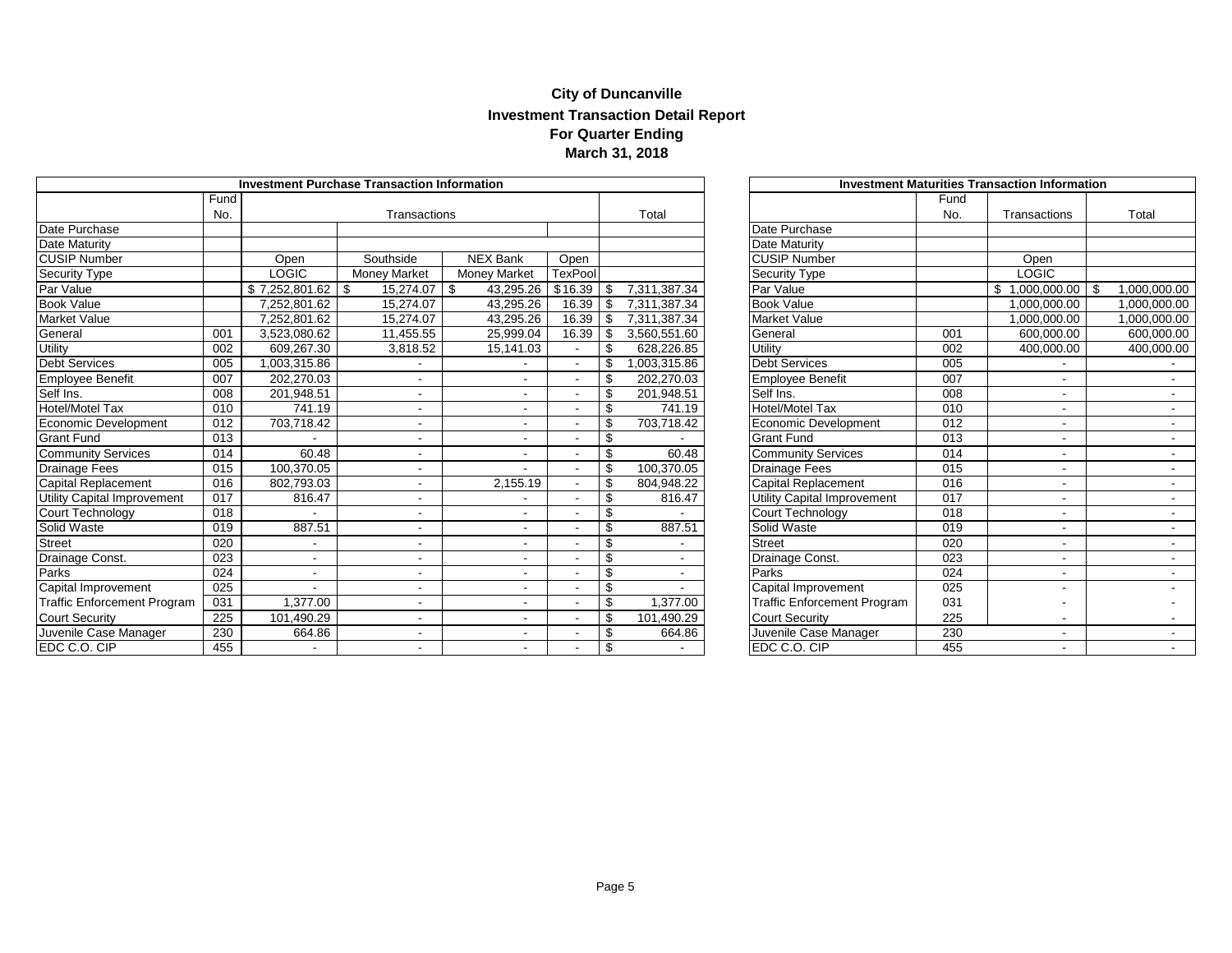#### **March 31, 2018 City of Duncanville Schedule of Market Value of Investments By Maturity Dates and Fund For Quarter Ending**

|                                    | Fund             |                 |                                       |                          |                          |              |                          |                          |                             |
|------------------------------------|------------------|-----------------|---------------------------------------|--------------------------|--------------------------|--------------|--------------------------|--------------------------|-----------------------------|
|                                    | No.              |                 |                                       |                          |                          |              |                          |                          | Total                       |
| Date Purchase                      |                  |                 |                                       |                          |                          | 23-Jun-17    | 06-Jul-17                | 06-Oct-17                |                             |
| Date Maturity                      |                  |                 |                                       |                          |                          | 22-Jun-18    | 06-Jul-19                | 06-Jan-19                |                             |
| <b>CUSIP</b> Number                |                  | Open            | Open                                  | Open                     | Open                     | CD#12188     | CD #12071                | <b>CD</b>                |                             |
| <b>Security Type</b>               |                  | <b>LOGIC</b>    | <b>TexPool</b>                        | Southside MM             | Nex Bank MM              | TX SEC BANK  | <b>TX SEC BANK</b>       | <b>Third Coast Bank</b>  |                             |
| Par Value                          |                  | \$14,481,883.09 | $\boldsymbol{\mathsf{S}}$<br>4,829.62 | \$4,092,110.85           |                          | 3,000,000.00 | \$1,000,000.00           | \$2,000,000.00           | 34,680,241.72<br>$\sqrt{3}$ |
| <b>Beginning Book Value</b>        |                  | 8,229,081.47    | 4,813.23                              | 4,076,836.78             | 10,058,122.90            | 3,000,000.00 | 1,000,000.00             | 2,000,000.00             | 28,368,854.38               |
| Beginning Market Value             |                  | 8,229,081.47    | 4,813.23                              | 4,076,836.78             | 10,058,122.90            | 3,000,000.00 | 1,000,000.00             | 2,000,000.00             | 28,368,854.38               |
| <b>Ending Book Value</b>           |                  | 14,481,883.09   | 4,829.62                              | 4,092,110.85             | 10,101,418.16            | 3,000,000.00 | 1,000,000.00             | 2,000,000.00             | 34,680,241.72               |
| <b>Ending Market Value</b>         |                  | 14,481,883.09   | 4,829.62                              | 4,092,110.85             | 10,101,418.16            | 3,000,000.00 | 1.000.000.00             | 2.000.000.00             | 34,680,241.72               |
| General                            | 001              | 6,048,170.36    | 4,829.62                              | 3,069,083.14             | 6,065,957.04             | 1,500,000.00 | 900,000.00               | 2,000,000.00             | 19,588,040.17               |
| <b>Utility</b>                     | 002              | 2,335,506.31    |                                       | 1,023,027.71             | 3,532,624.15             | 1,500,000.00 |                          |                          | 8,391,158.17                |
| Debt Services                      | 005              | 1,174,604.27    | $\blacksquare$                        |                          |                          |              | 100,000.00               |                          | 1,274,604.27                |
| Employee Benefit                   | 007              | 670,754.84      | $\sim$                                |                          | $\overline{\phantom{a}}$ |              |                          | $\blacksquare$           | 670,754.84                  |
| Self Ins.                          | 008              | 583,549.45      | $\blacksquare$                        |                          | $\overline{\phantom{a}}$ |              | $\blacksquare$           | ٠                        | 583,549.45                  |
| <b>Hotel/Motel Tax</b>             | 010              | 201,035.20      | $\overline{\phantom{a}}$              |                          | $\overline{\phantom{a}}$ |              | $\overline{\phantom{a}}$ |                          | 201,035.20                  |
| Economic Development               | 012              | 1,063,614.52    | $\overline{\phantom{a}}$              |                          | $\overline{\phantom{a}}$ |              | $\overline{\phantom{a}}$ | $\overline{\phantom{a}}$ | 1,063,614.52                |
| <b>Grant Fund</b>                  | 013              |                 | $\overline{\phantom{a}}$              |                          | $\overline{\phantom{a}}$ |              | $\blacksquare$           | ٠                        |                             |
| <b>Community Services</b>          | 014              | 16,401.70       | $\overline{a}$                        |                          |                          |              | $\sim$                   | $\overline{\phantom{a}}$ | 16,401.70                   |
| Drainage Fees                      | 015              | 100,370.05      | $\overline{\phantom{a}}$              |                          |                          |              |                          |                          | 100,370.05                  |
| Capital Replacement                | 016              | 840,134.48      | $\sim$                                | $\sim$                   | 502,836.97               |              | $\sim$                   | $\overline{\phantom{a}}$ | 1,342,971.45                |
| Utility Capital Improvement        | 017              | 221,455.88      | $\blacksquare$                        |                          |                          |              | $\blacksquare$           |                          | 221,455.88                  |
| Court Technology                   | 018              |                 | $\blacksquare$                        |                          | $\overline{\phantom{a}}$ |              | $\blacksquare$           | $\overline{\phantom{a}}$ |                             |
| Solid Waste                        | 019              | 240,722.90      | $\overline{\phantom{a}}$              |                          | $\overline{\phantom{a}}$ |              | $\overline{\phantom{a}}$ |                          | 240,722.90                  |
| <b>Street</b>                      | 020              |                 | $\overline{\phantom{a}}$              | $\overline{\phantom{a}}$ | $\overline{\phantom{a}}$ |              | $\overline{\phantom{a}}$ | $\overline{\phantom{a}}$ |                             |
| Parks                              | 024              |                 | $\blacksquare$                        |                          | $\blacksquare$           |              | $\sim$                   | $\blacksquare$           | $\sim$                      |
| Capital Improvement                | 025              |                 | $\blacksquare$                        |                          |                          |              | $\overline{\phantom{0}}$ |                          |                             |
| <b>Traffic Enforcement Program</b> | 031              | 373,489.92      | $\blacksquare$                        | $\overline{\phantom{a}}$ | $\overline{\phantom{a}}$ |              | $\sim$                   | $\overline{\phantom{a}}$ | 373,489.92                  |
| Abandoned Asset Forfeiture         | 050              |                 | $\blacksquare$                        |                          | $\blacksquare$           |              | $\blacksquare$           | $\sim$                   |                             |
| <b>State Asset Forfeiture</b>      | 051              |                 | $\blacksquare$                        |                          | $\overline{\phantom{a}}$ |              | $\overline{\phantom{a}}$ | $\blacksquare$           |                             |
| <b>Federal Asset Forfeiture</b>    | $\overline{052}$ |                 | $\blacksquare$                        |                          | $\overline{\phantom{a}}$ |              | $\overline{\phantom{a}}$ | ٠                        |                             |
| <b>Court Security</b>              | 225              | 431,741.03      | $\overline{\phantom{a}}$              | $\overline{\phantom{a}}$ | $\overline{\phantom{a}}$ |              | $\sim$                   | $\overline{\phantom{a}}$ | 431,741.03                  |
| Juvenile Case Manager              | 230              | 180,332.17      | $\blacksquare$                        |                          | $\overline{\phantom{a}}$ |              | $\sim$                   | ٠                        | 180,332.17                  |
| EDC C.O. CIP                       | 455              |                 |                                       |                          |                          |              | $\sim$                   |                          |                             |